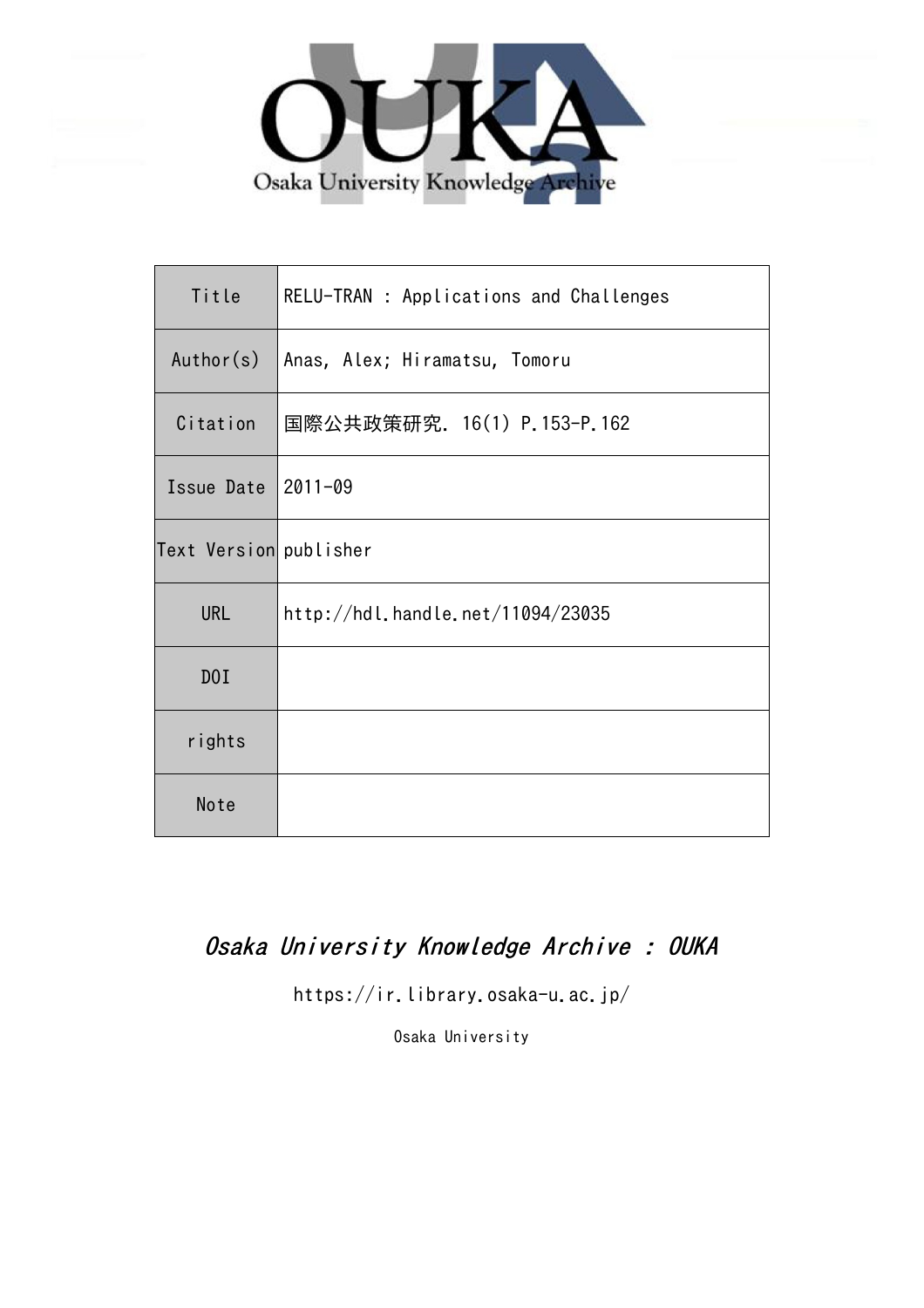## RELU-TRAN: Applications and Challenges<sup>\*</sup>

## Alex ANAS \*\* and Tomoru HIRAMATSU \*\*\*

#### **Abstract**

RELU-TRAN (Regional Economy Land Use and Transportation) is a spatial computable general equilibrium (CGE) model with endogenous road congestion, housing and labor markets and real estate development consistent with microeconomic theory. The model has been calibrated and used for the Chicago MSA and is currently being implemented for the Greater Los Angeles metropolitan area. So far the model has been used: (i) to examine the impact of an increase in the price of gasoline on travel and location decisions in the Chicago MSA; (ii) to study how travel time, gasoline consumption and automobile emissions would evolve over time as the area grows in population and land area and as employment continues to disperse into the suburbs. The model is also being used: (iii) to evaluate the effects of cordon tolling, of road congestion versus a tax on gasoline; and (iv) to examine the effects of an urban growth boundary. The main findings from these applications of RELU-TRAN are discussed and some challenges in the model's further application are identified.

#### **Keywords**: CGE, urban economics, policy

 <sup>\*</sup> Paper prepared for presentation at the Symposium on Applied Urban Modeling 2011, held at the University of Cambridge, Cambridge, United Kingdom, 23-24 May 2011. Acknowledged are the support from research award RD-83184101-0, United States Environmental Protection Agency's 2004 Science to Achieve Results (STAR) competition, and the Multi-campus Research Program and Initiative (MRPI) grant from the Office of the President, University of California's award 142934. Initially, the development of RELU-TRAN was funded under a competition sponsored by the United States National Science Foundation's Urban Research Initiative solicitation. This resulted in a \$ 450,000 research award (NSF number SES 9816816) to Professor Anas at the State University of New York at Buffalo and led to RELU-TRAN1, the 15-zone Chicago prototype version which was completed in 2005. The National Science Foundation and the State University of New York at Buffalo have assigned intellectual property rights to Alex Anas. Subsequent support to the research of Alex Anas came from a \$ 675,000 research award RD-83184101- 0, from the United States Environmental Protection Agency's 2004 Science to Achieve Results (STAR) competition. This project which started in 2006 and ended in 2010 extended the Chicago application of the model and resulted in RELU-TRAN2 which enriched RELU-TRAN1 by adding a traffic environmental emissions component among other things. Because of this, RELU-TRAN2 (hereafter simply RELU-TRAN) is now suitable also for the analysis of urban traffic on CO2 and other emissions from urban driving, hence relevant to analyses and policies that relate to global warming (Hiramatsu, 2010). In 2009, Alex Anas was awarded a Multi-campus Research Program and Initiative (MRPI) grant from the Office of the President, University of California (award 142934, approximately \$ 2,600,000 over five years.) Under this research award, scholars, post-doctoral fellows and graduate students at the University of California at Riverside, the University of California at Santa Barbara and recently at the University of California at Berkeley are collaborating since January 2010 with the team at Buffalo to apply the RELU-TRAN2 model with several extensions to the Greater Los Angeles Metropolitan region. The RELU-TRAN L.A. consists of 100 zones. Alex Anas who holds a visiting research economist appointment at the University of California, Riverside is acting as the scientific director or the project.

 <sup>\*\*</sup> Professor of Economics, State University of New York at Buffalo.

<sup>\*\*\*</sup> Post-doctoral Fellow, Edward J. Blakely Center for Sustainable Suburban Development, University of California at Riverside.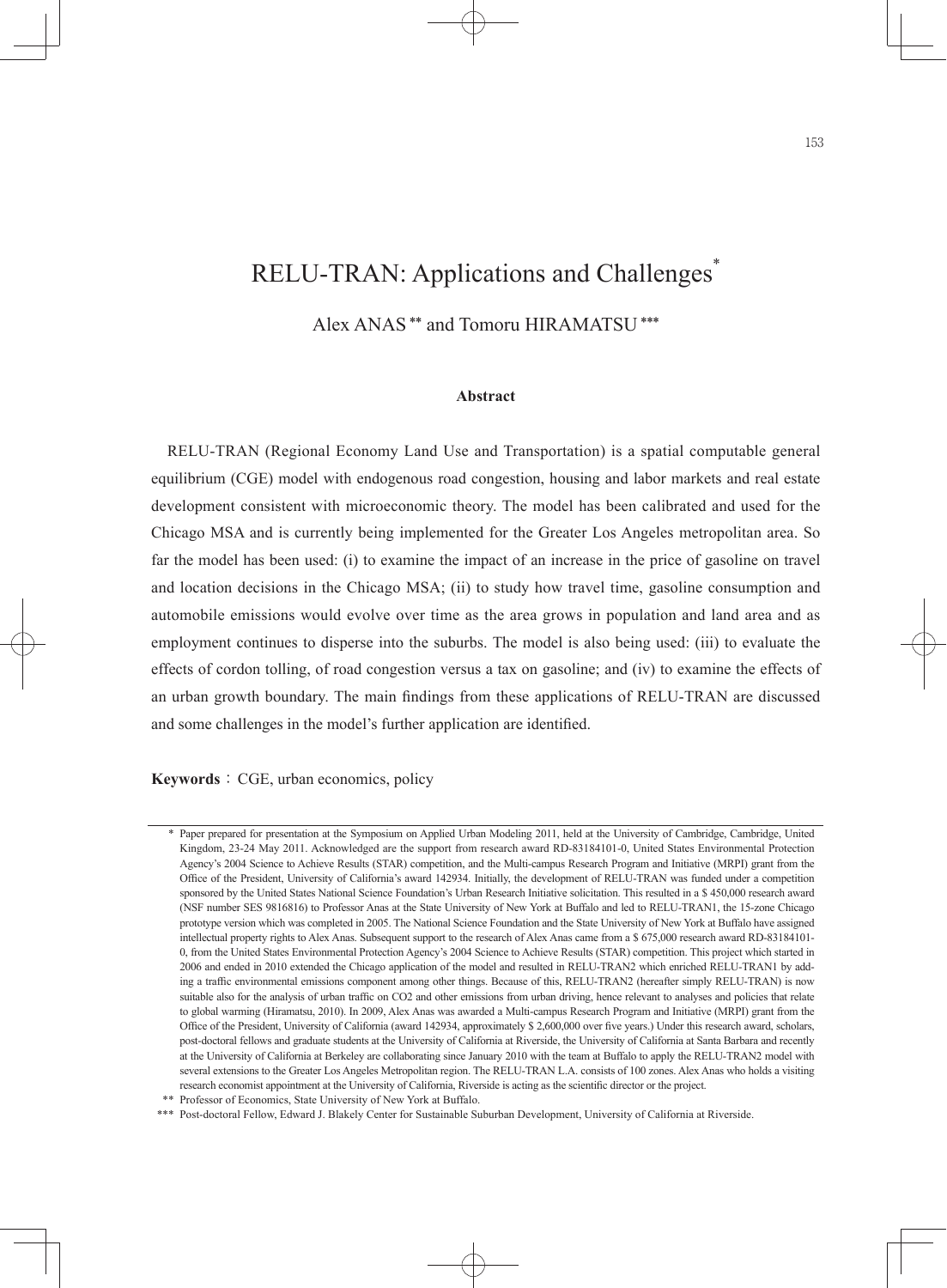## **1. Introduction**

RELU-TRAN is a spatial computable general equilibrium (CGE) model. CGE models are structural as opposed to reduced form economic models. Hence, they are based solidly on microeconomic theory (Anas and Liu, 2007). RELU-TRAN simulates the workings of key urban markets and their interactions with each other in a manner that is defensible from the point-of-view of economic science. In the model, consumers choose their residential-workplace locations and the fuel economy of their cars, their housing space, labor supply and their consumption of goods and services which entail shopping trips. Consumers also choose their destination, mode and route for each work and non-work trip. The congestion is determined endogenously. Producers, developers and landlords are the other economic agents in the model.

The markets modeled are:

- i) The market for land and existing (already built) floor space in each model zone, where the built floor space can be residential or commercial-industrial;
- ii) The market for labor in each model zone;
- iii) The "generalized retail" market in each model zone which is the market in which households acquire goods and services from the firms that provide these goods and services and also from government agencies;
- iv) The markets in which goods and services are exchanged between firms engaged in production within the region, that is the procurement of intermediate inputs by firms in different industries from other firms within and by importing from beyond the region, and the export of their outputs beyond the region.
- v) All of the above markets are connected by the regional mass transit and road networks. Therefore, the monetary cost and travel times that occur on these networks play key roles in determining how these markets clear, reaching a new equilibrium. Transportation is thus a key factor in determining indirectly the response of wages in the labor markets, prices in the goods markets and rents and market prices of real estate floor space and for developable land in the land markets. How all these markets interact and the structure of the RELU-TRAN solution algorithm are described in Anas and Liu (2007).

The purpose of this brief article is to summarize the economic and policy analytic results from the application of RELU-TRAN2 to the Chicago MSA. In the first of these studies (described in section 2), RELU-TRAN2 was used to examine the impact of an increase in the price of gasoline on travel and location decisions in the Chicago MSA (Anas and Hiramatsu, 2011). In section 3, a second study is described in which the model was used to study how travel time, gasoline consumption and automobile emissions would evolve over time to the year 2030 as the Chicago MSA grew in population and land area (Anas, 2010). In section 4, we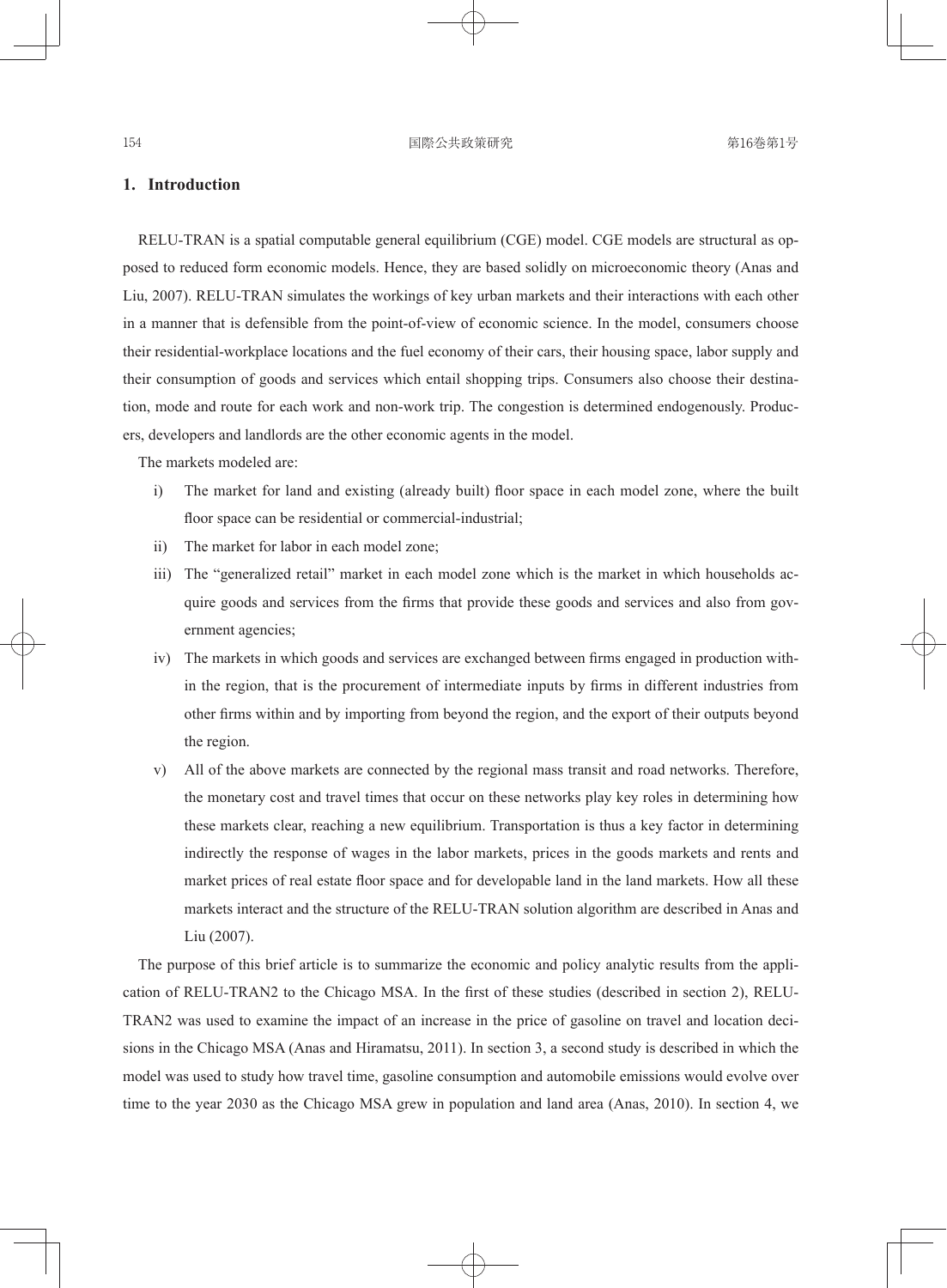describe the results of a study to evaluate the effects of cordon tolling and of tolls on road congestion versus a tax on gasoline in the Chicago MSA (Anas and Hiramatsu, 2010). In section 5, we describe a currently ongoing study in which the model is being applied to understand the effects of imposing an urban growth boundary to restrict aggregate land development in the outer suburban areas of the MSA.

## **2. Effects of the gasoline price**

RELU-TRAN2, a spatial CGE model of the Chicago MSA was used to understand how gasoline use, car-VMT, on-the-road fuel intensity, trips and location patterns, housing, labor and product markets respond to a gas price increase. This application is described in detail in Anas and Hiramatsu (2011). For this purpose the model was calibrated to the base year of 2000. The approach in deciding on the model's parameters was a mixture of fixing some parameters at reasonable values and calibrating others in such a way that the model's elasticity relationships concerning location demand, housing demand and supply and the labor market are within reasonable ranges of estimates by various econometric studies in the literature.

Since RELU-TRAN2 is an extension of RELU-TRAN that includes choice among five car-types differing by TFI (recall Figure 2) and precise calculations of gasoline use, VMT, MPG and speed, it required a calibration adjustment that draws on additional data from the Illinois Travel Statistics on these aggregates (IDOT, 2000). In particular, data targets for RELU-TRAN2 to be matched by the calibration were constructed as follows: The data were used to target the number of jobs and residents by zone, the work-trip pattern by mode of commuting and the average travel speed. The vehicle miles traveled (VMT), gasoline consumed and miles per gallon (MPG) targets were constructed from the Illinois Travel Statistics (IDOT, 2000) as annual totals for the year 2000. This source gives region-wide VMT as 55,923 million miles/year composed of 15,820 million miles/year on interstates and 40,103 million miles/year on principal and minor arterials, collectors and local roads and streets. Using the same data set, we took 90% of these in an effort to exclude miles of travel generated by trucks (since they are not modeled in RELU-TRAN2). Then, our targets for total, major-road and local-road VMT per day were 137.9, 39.0 and 98.9 million miles, respectively. The calibrated model simulating an equilibrium for the base year predicts these as 132.51 (3.9% less), 32.71 (16.1% less) and 99.80 (0.9% more) respectively.

From the Illinois Travel Statistics, aggregate motor fuel consumption for the State of Illinois in the year 2000 was 4,329 million gallons. Chicago's consumption of fuel is estimated as 61% of this and 54.9% after the adjustment for trucks or 6.51 million gallons per day. The calibrated model predicts 6.17 million gallons per day or 5.2% less. The Illinois Travel Statistics also give the average miles per gallon that is the fuel economy that applies to cars in the region as 21.2 miles per gallon. The calibrated model predicts 21.48 or 1.3% more. The model's predictions were also evaluated by how well they fit the zonal location distribution pattern,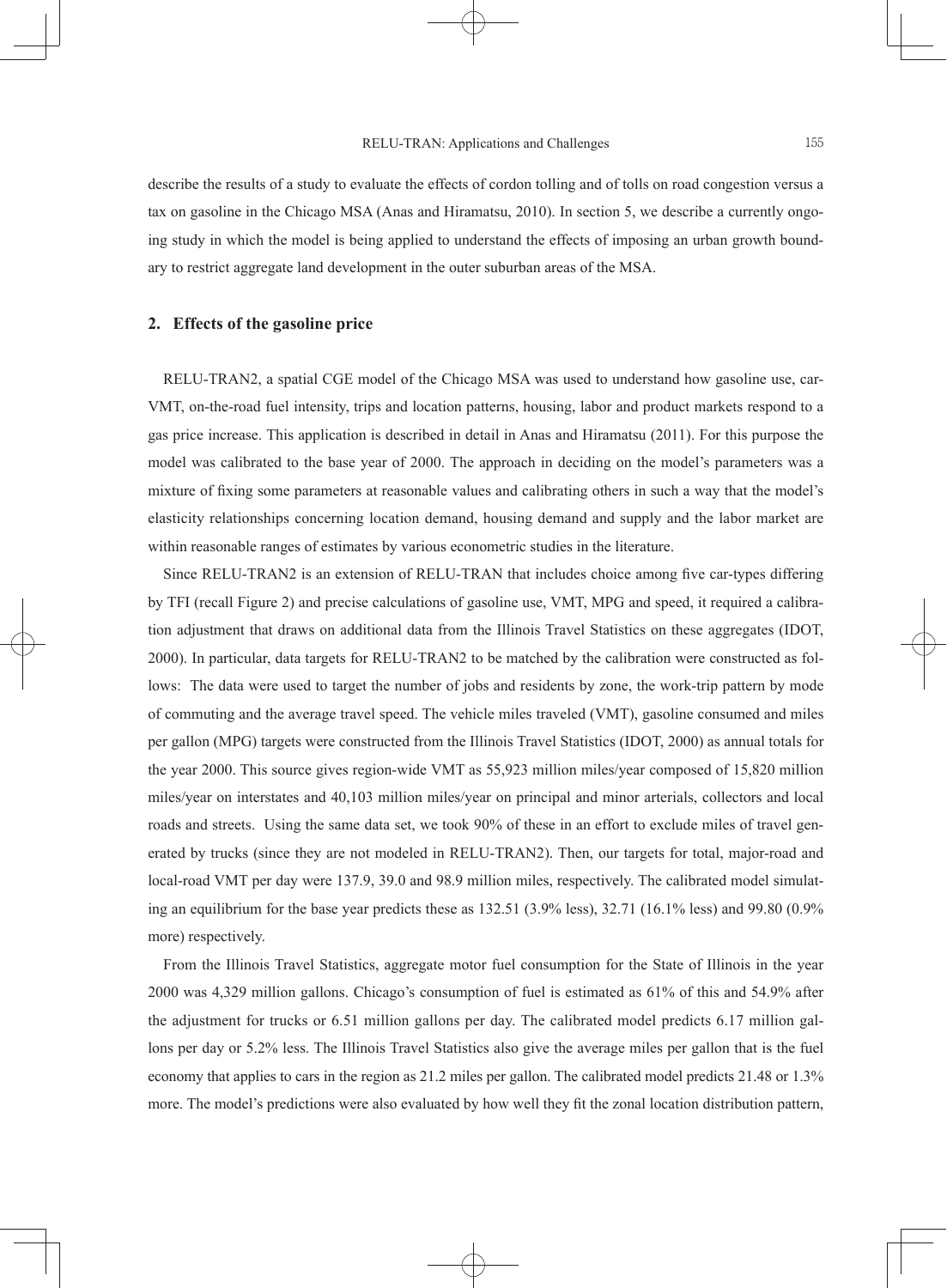by computing the average of absolute value percentage errors. Thus, for example, given equilibrium rents and wages and zone-to-zone travel times predicted by the model, the equilibrium distribution of employed residents by zone is predicted with an average error of 6.1%, and the distribution of jobs with 4.9%. The distribution of work trips is predicted with an average error of 5.9% and of trips by car with 6.1%. Car type choices are predicted with an average error of 5.3%.

We found a long-run elasticity (with congestion endogenous) of  $-0.081$ , keeping constant car prices and the technological fuel intensity of car types but allowing consumers to choose from available car types. By running the model in stages, we are able to decompose this elasticity into parts that are due to various market adjustment processes. So we found that 43.2% of this long run elasticity is from switches to public transit; 14.8% from trip, car-type and location switches; 38.3% from price, wage and rent equilibration, and 4% from building stock changes. 79.3% of the long run elasticity is from changes in car-VMT (the extensive margin of travel demand) and 20.7% from savings in gasoline per mile (the intensive margin); with 83% of this intensive margin from changes in congestion and 17% from the substitution of less fuel intensive cars. An exogenous trend-line improvement of the technological fuel intensities of the car-types available for choice raises the long-run response to a percent increase in the gas price from -0.081 to -0.251. Thus, only 1/3 of the long-run response to the gas price stems from consumer choices and  $2/3$  from progress in fuel intensity. These results are shown in Table 1 and Figure 1 which are borrowed from Anas and Hiramatsu (2011).

|                                                                                                                      |             | Elasticity by stage of adjustment (each stage includes earlier stages) |              |          |                         |                  |            |                  |                  |                          |  |
|----------------------------------------------------------------------------------------------------------------------|-------------|------------------------------------------------------------------------|--------------|----------|-------------------------|------------------|------------|------------------|------------------|--------------------------|--|
|                                                                                                                      |             | Short-run                                                              |              |          |                         | Long-run         |            |                  |                  |                          |  |
| <b>Elasticity with respect</b>                                                                                       | <b>Base</b> | 1                                                                      | $\mathbf{2}$ | 3        | $\overline{\mathbf{4}}$ | $\overline{5}$   | 6          |                  | 8                | 9                        |  |
| to gasoline price of                                                                                                 | values      | Routes                                                                 | Modes        | Trips    | Car fuel<br>economy     | Resid.<br>locat. | Job locat. | Price<br>adjust. | Stock<br>adjust. | TFI<br>improves<br>$2\%$ |  |
| GAS (mill. gall./day)<br>(a)                                                                                         | 6.169       | $-0.000046$                                                            | $-0.035$     | $-0.042$ | $-0.043$                | $-0.046$         | $-0.047$   | $-0.078$         | $-0.081$         | $-0.251$                 |  |
| VMT $(mill. mi./d)$<br>(b)                                                                                           | 132.5       | $-0.000084$                                                            | $-0.027$     | $-0.033$ | $-0.033$                | $-0.036$         | $-0.037$   | $-0.061$         | $-0.064$         | $-0.041$                 |  |
| $GPM$ (gall./mi.)<br>(c)                                                                                             | 0.047       | $-0.000038$                                                            | $-0.008$     | $-0.009$ | $-0.010$                | $-0.010$         | $-0.009$   | $-0.017$         | $-0.017$         | $-0.211$                 |  |
| Speed (mi./hr)                                                                                                       | 21.7        | 0.000012                                                               | 0.020        | 0.023    | 0.023                   | 0.024            | 0.025      | 0.039            | 0.040            | 0.025                    |  |
| TFI index $(gall./mi.)$<br>(VMT-weighted)<br>(d)                                                                     | 0.0405      | $-0.000003$                                                            | $-0.001$     | $-0.001$ | $-0.002$                | $-0.002$         | $-0.002$   | $-0.003$         | $-0.003$         | $-0.202$                 |  |
| Fuel cost per mile<br>(fuel price x GPM)                                                                             | 0.074       | 1.000041                                                               | 0.991        | 0.990    | 0.989                   | 0.989            | 0.990      | 0.981            | 0.981            | 0.768                    |  |
| Composition by extensive margin (VMT), intensive margin (GPM); composition of intensive margin by congestion and TFI |             |                                                                        |              |          |                         |                  |            |                  |                  |                          |  |
| VMT effect (extensive margin) in<br>price elasticity of GAS<br>(b)/(a)                                               |             | 1.826                                                                  | 0.777        | 0.785    | 0.760                   | 0.786            | 0.797      | 0.784            | 0.793            | 0.163                    |  |
| GPM effect (intensive margin) in<br>price elasticity of GAS<br>(c)/(a)                                               |             | $-0.826$                                                               | 0.223        | 0.215    | 0.240                   | 0.214            | 0.203      | 0.216            | 0.207            | 0.837                    |  |
| TFI effect in GPM                                                                                                    | (d)/(c)     | $-0.079$                                                               | 0.101        | 0.110    | 0.227                   | 0.241            | 0.248      | 0.165            | 0.170            | 0.957                    |  |
| Congestion effect in GPM<br>$[(c)-(d)]/(c)$                                                                          |             | 1.079                                                                  | 0.899        | 0.890    | 0.773                   | 0.759            | 0.752      | 0.835            | 0.830            | 0.043                    |  |

**Table 1 : Compositional analysis of the long run elasticity (Anas and Hiramatsu, 2011)**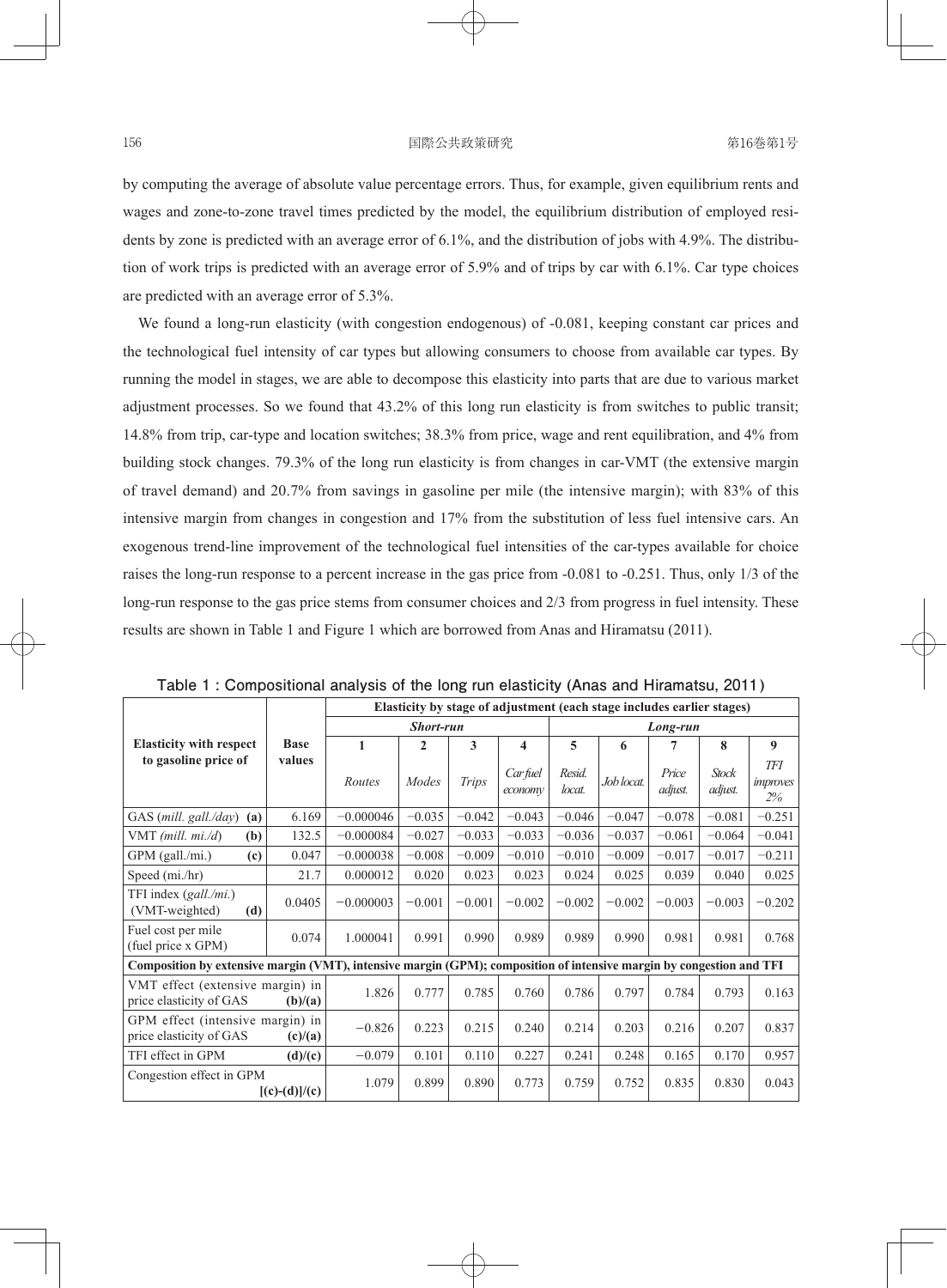

**Figure 1: The elasticity of gasoline, VMT, GPM, speed and fuel intensity by stage of adjustment (Anas-Hiramatsu, 2011)**

By running an additional simulation we captured the effects on gasoline demand, VMT, trips etc. from changes in the gasoline price in trend-line fuel intensity improvements and in the prices of cars in this period. In the period 2000-2007, real gasoline prices rose 53.7%, the average car fuel intensity improved 2.7% while car prices fell about 20%. The model predicts that from these changes, but keeping other things constant, gasoline consumption in this period would have fallen by 5.2%.

#### **3. Sustainability of sprawl and travel time**

In a second study RELU-TRAN2 was applied to simulate the growth of the Chicago MSA from 2000- 2030 (Anas, 2010). As the metropolitan area grows from 2000 to 2030 according to the regional population forecasts supported by a forecast of growth in exports, in national wages, gasoline prices etc. the interdependent suburbanization of jobs and residences increases suburban land development and sprawl, but keeps the per-worker travel time in car commuting very stable. While congestion per road mile increases on average as more jobs and residences suburbanize, the average road distance traveled between job and residence and home and shop decrease as the decentralization of firms and workers' residences adjust to the higher congestion per mile. A number of sensitivity tests reported show that the results are robust in the face of changes in the baseline scenario. On the one hand, these results provide a theory based explanation of empirical observations made by others in the last twenty years. On the other hand, they provide the first empirical test of the predictions of theoretical models in which the locations of jobs and residences are interdependent and simultaneously determined. The results imply that suburban development in the U.S., contrary to popular expecta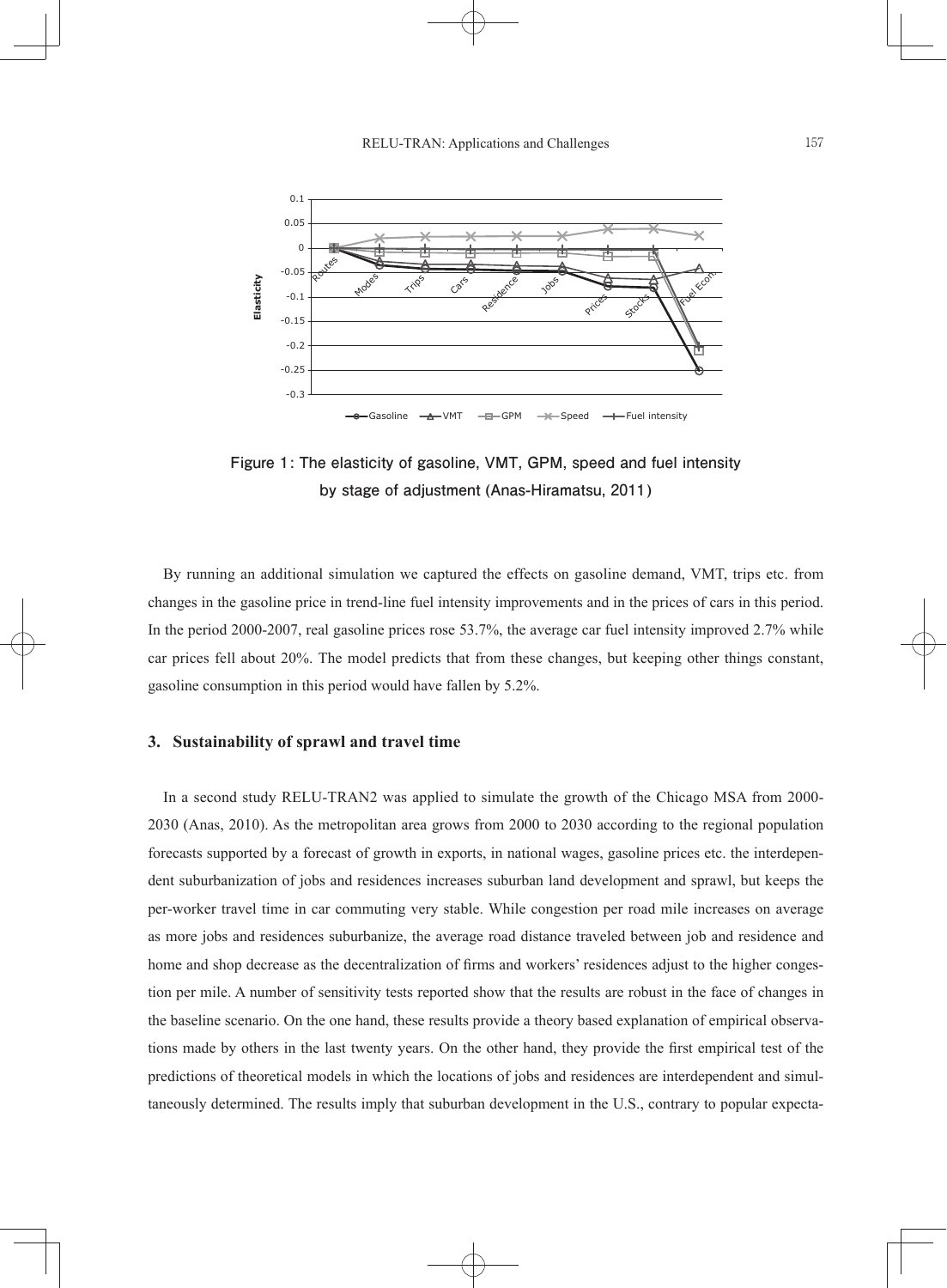tions, is likely to remain sustainable in the face of additional metropolitan decentralization in the future.

These results are highlighted here in Figures 2-4. Figure 2 shows the progress of urban sprawl over the three decades whereas Figure 3 shows the slight decrease in per capita gasoline, per capita VMT etc. over the same time span and Figure 3 the stability of travel time per capita.



(Note: Horizontal axis numbers are model zones arranged roughly by distance from the center)

**Figure 2: Decrease in undeveloped land or urban sprawl in the Baseline simulation 2000-2030 (Anas, 2010)**



**Figure 3: Percent change in per-capita driving-related variables in the Baseline simulation 2000-2030 (Anas, 2010)**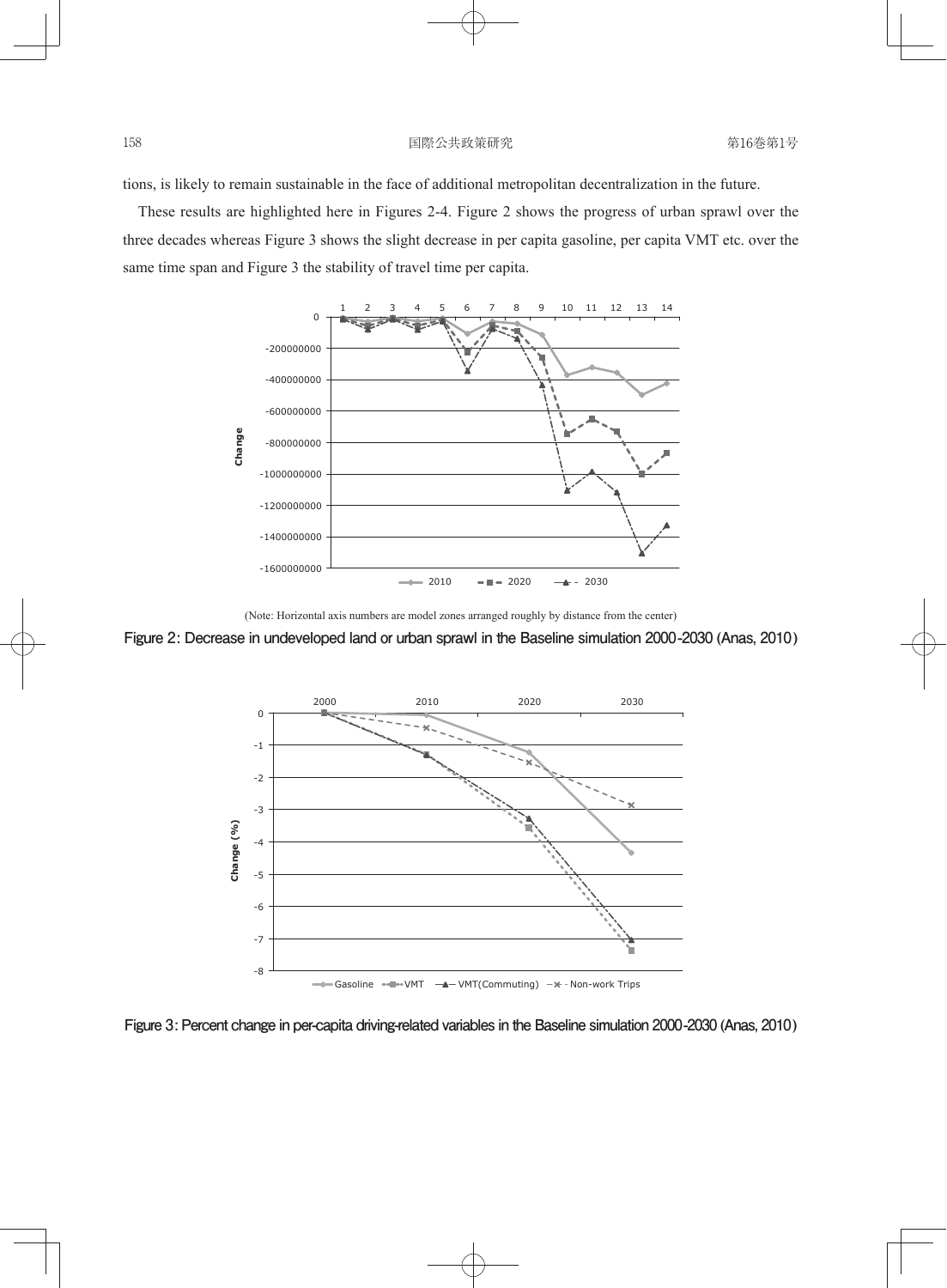

**Figure 4: Per capita travel time in the Baseline 2000-2030 (Anas, 2010)**

## **4. Congestion pricing policies**

We have completed a third study. Preliminary results have been described in Anas and Hiramatsu (2010a). In this study, the impacts of anti-congestion policy on urban sprawl, fuel consumption and CO2 emission are analyzed using RELU-TRAN2, using the version calibrated to the Chicago MSA circa 2000 (see above). We model quasi-Pigouvian tolling of traffic congestion on all roads or only on major roads, versus (in each case) a revenue-neutral fuel tax per gallon of gasoline which increases the monetary cost of travel by 73% on average. The fuel tax reduces gasoline and CO2 by 18%, VMT by 15%, travel time by 11% and improves MPG by 3.3%. We also model a cordon toll for trips entering or crossing the CBD versus a CBD parking tax for trips terminating in the CBD.

Under the quasi-Pigouvian toll on all roads or the equivalent fuel tax, residential and job locations become more centralized in the CBD and the City of Chicago, but when only major roads are tolled there is a tendency for job and residence locations (and the implied commutes) to become more localized in the same zone. We find that when the cordon toll is low, jobs leave the CBD and relocate near suburban residences but some jobs move into the CBD under a revenue-equivalent tax on CBD parking. Under low levels of the fuel tax, residential and jobs locations are centralized in the CBD and the City of Chicago, but when the fuel tax becomes higher jobs and residences become more suburbanized.

We are currently refining this study specially with respect to cordon tolling. We are doing a comparison of three cordons of different sizes: a tight cordon around the Chicago CBD area (London style cordon), a cordon that encompasses the whole of the City of Chicago (Stockholm style cordon) and a cordon that encompasses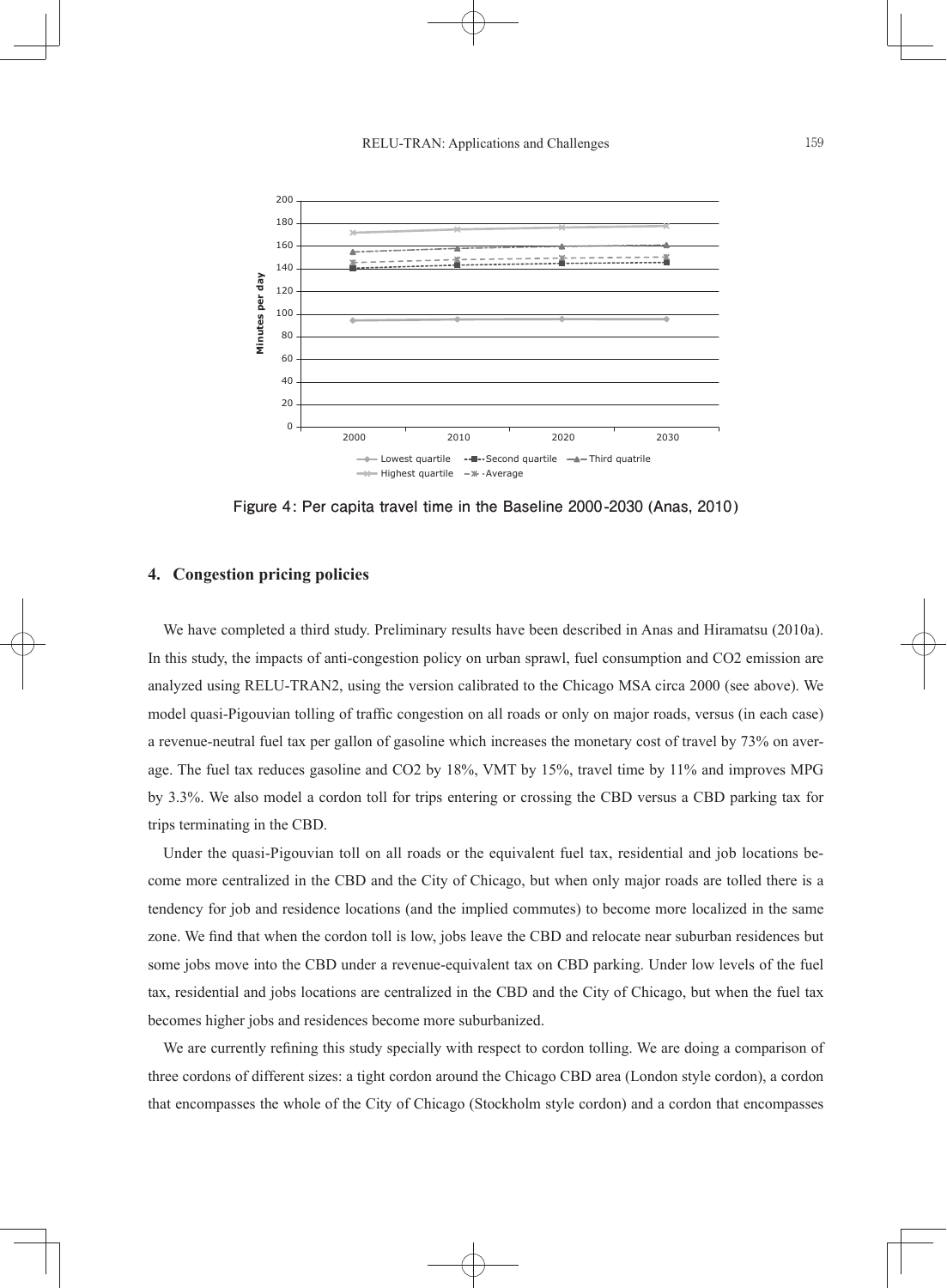both the city and the inner ring suburbs.

## **5. Urban growth boundaries**

Urban growth boundaries (UGBs) are aimed at limiting the outward expansion of urban areas and are often proposed by planners as a means of containing urban sprawl, inducing urban compactness and intensifying the use of public transit. Economists have been critical of the impacts of UGBs, reasoning from basic principles that they raise rents and make housing within the boundary less affordable, that they increase traffic congestion within the boundary and might well cause economic activity to leave the urban area for other places. There exist some theoretical analyses of the effects of UGBs, but this paper is the first attempt to apply an empirical computable general equilibrium model, RELU-TRAN2, to a systematic analysis of the effects of UGBs. We use the model to evaluate the impacts of hypothetical UGBs imposed on the Chicago MSA's outer suburban ring. Varying the tightness of the UGB, that is increasing the amount of land excluded by the UGB from development, we can see how the UGB impacts the values of residential and non-residential buildings and their rents within the UGB. We can also see how wages, public transit use, road congestion, construction and demolition flows and commuting and other travel behavior within the MSA are affected. The tighter the UGB, the more negative the effect of the UGB on consumer welfare: the utility of each income quartile decreases monotonically with UGB tightness. The main reason for this is that the UGB increases rents significantly in the outer suburban ring, causing consumers to relocate inward in less attractive residence locations and in smaller housing units. From this preliminary investigation, we find that the UGB has negligible effects on transit use, congestion trip making and travel behavior, fuel consumption and CO2. These results are described in preliminary form in Anas and Hiramatsu (2010b). We are continuing to refine these results.

### **6. Challenges**

The continual development of a model such as RELU-TRAN is challenging as there is a list of additional applications and methodological improvements that can be pursued. Here we will briefly discuss three that are on our agenda. These are: (i) the treatment of agglomeration economies; (ii) welfare analysis with taxation and redistribution; and (iii) dynamics.

#### **6.1 Treatment of agglomeration economies**

Agglomeration economies are cost reductions or productivity improvements that result from the spatial proximity of economic agents. A question that is frequently asked is whether RELU-TRAN treats agglomeration. The answer is that yes it does but there is more to do.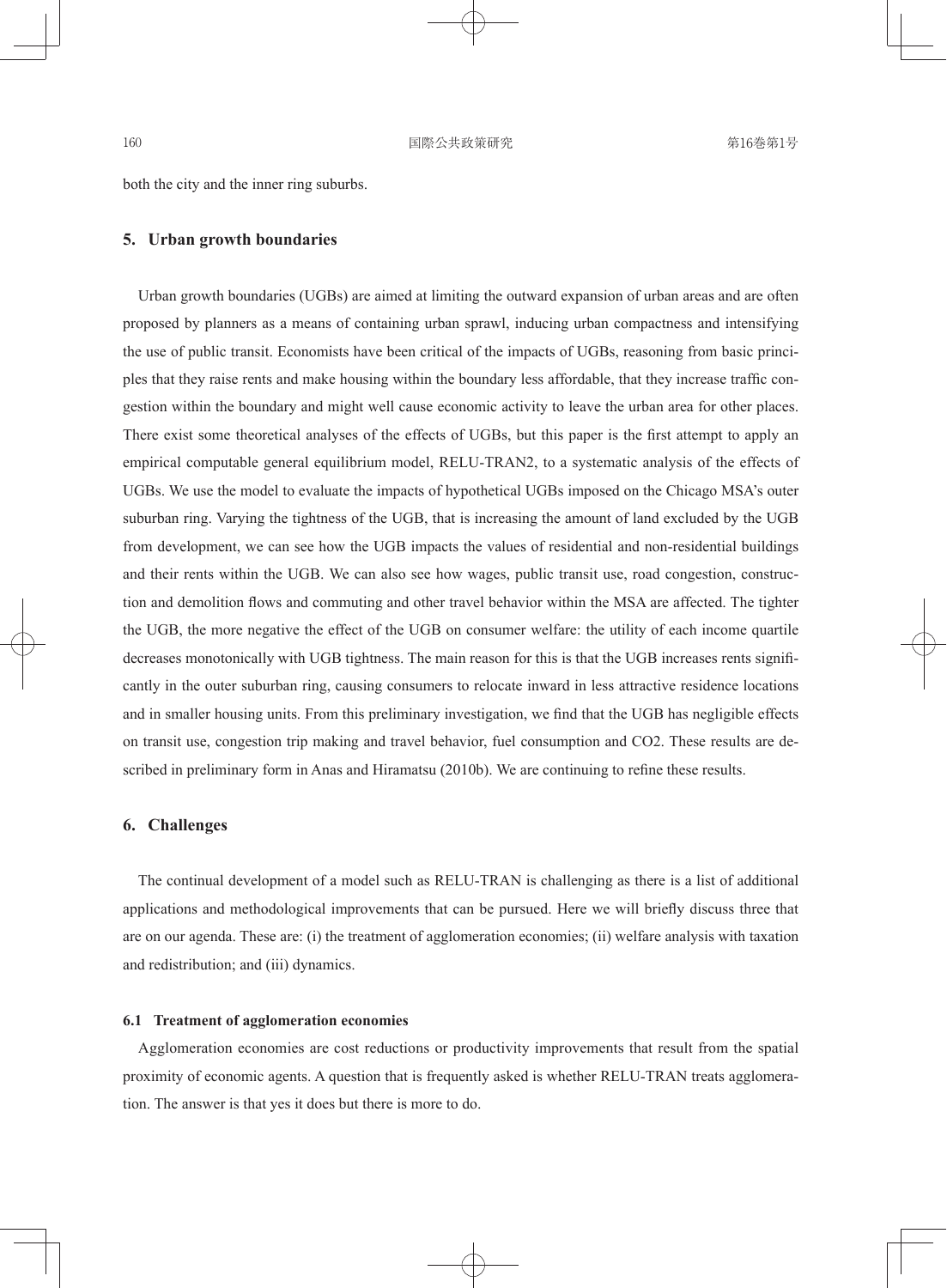There are three layers of agglomeration. The first is that economic agents will locate in proximity to one another because they will seek to locate around natural or man-made in-homogeneities in space. In this case, a higher productivity may result because the spatial in-homogeneity imparts a benefit to each economic agent even though the agents may not benefit from being proximal to one another. An example, is exporting firms locating near a natural harbor or a man-made harbor facility. RELU-TRAN has two types of spatial inhomogeneities. One arises from the presence of transport networks which give rise to nodes of accessibility. A second arises from the fact that building space of one or another type is concentrated in various locations providing a reason why residential or business activity may also concentrate there.

The second layer of agglomeration arises from the fact that various economic agents engage in market interactions with one another. In RELU-TRAN various such interaction exist and are endogenous to the model. For example, consumer/workers locate close to firms which employ them and customers locate in good accessibility with respect to shops. Conversely, the firms need to be close to their workers and their customers. This interdependence between firms and consumers creates concentrations in space. Similarly, firms exchange inputs with one another, hence such firms must locate near others with which they interact and this in turn gives rise to spatial concentrations as well.

The third layer of agglomeration, not currently in RELU-TRAN, would arise from non-market interactions and externalities between firms and consumers, among consumer types and between firms. Anas and Kim (1996) which is a non-empirical spatial CGE model provided a framework for treating agglomerations arising from non-market interactions. As was well-demonstrated in that paper, multiple equilibria often arise from non-market interactions that are sufficiently strong. That is under the same parameter values there will be more than one equilibrium configuration of employment centers or any type of market concentration. It is on the agenda to add such interactions to RELU-TRAN and to explore whether the third layer of agglomeration is empirically significant on top of the first and second.

#### **6.2 Welfare analysis with taxation and redistribution**

The presence of taxes affect the performance in both equity and efficiency of the urban economy. In the applications discussed in sections 2-5 income, sales and property taxes were turned off. In the application of the model to congestion pricing (section 4), we imposed congestion tolls, cordon tolls or gas taxes in an environment free of other taxes. In addition, the revenues from these taxes were counted as part of the benefit of the anti-congestion policies. We are currently doing more thorough welfare analyses by redistributing the anti-congestion tax revenues but not necessarily in a first-best manner. It is in our agenda to do more thorough welfare analysis where the surplus or deficit from all taxes some of which are distortive and others such as Pigouvian taxes which are efficiency improving are redistributed optimally in either a first-best or a lowerbest sense.